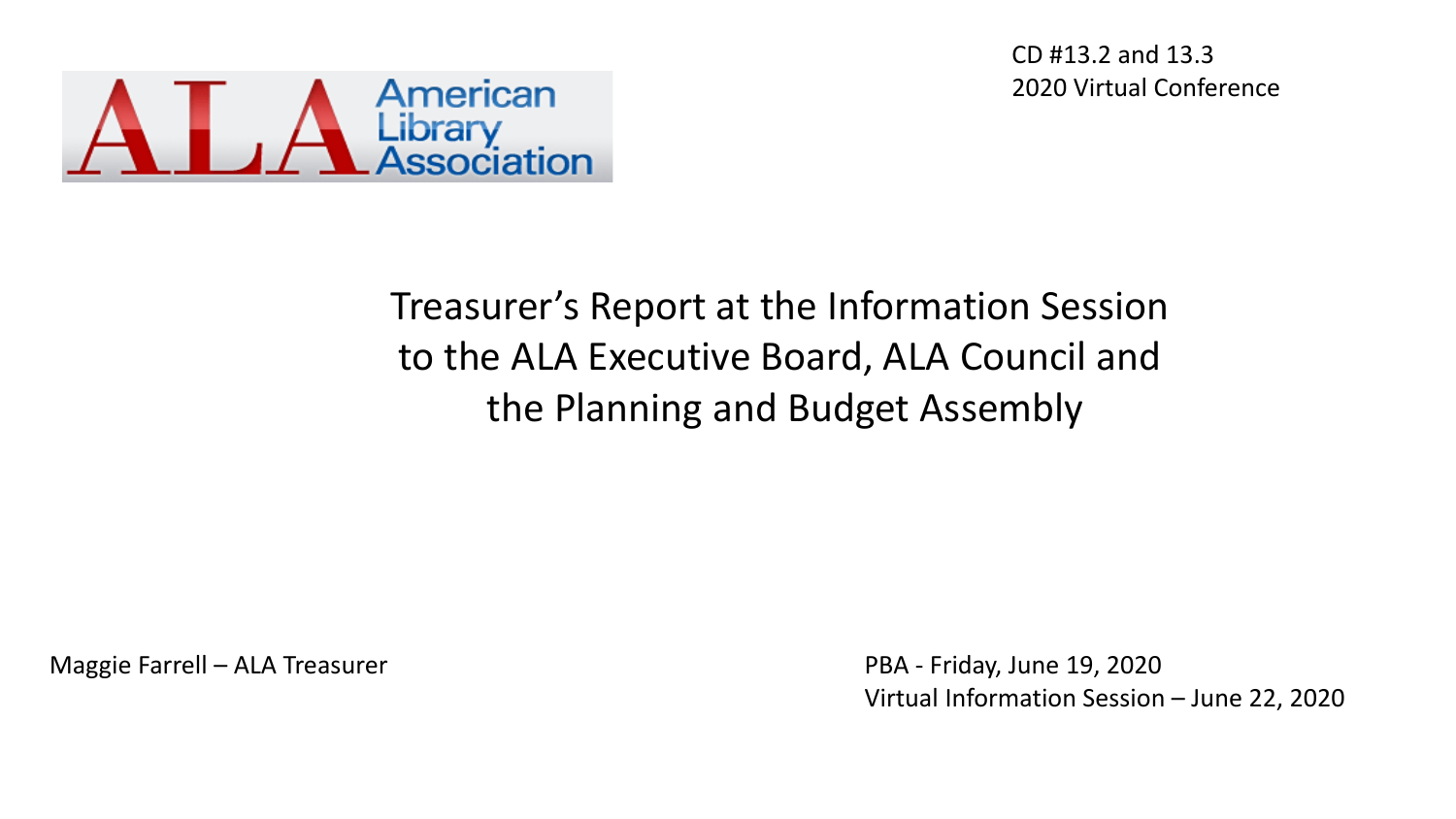### 3 Main Revenue Streams

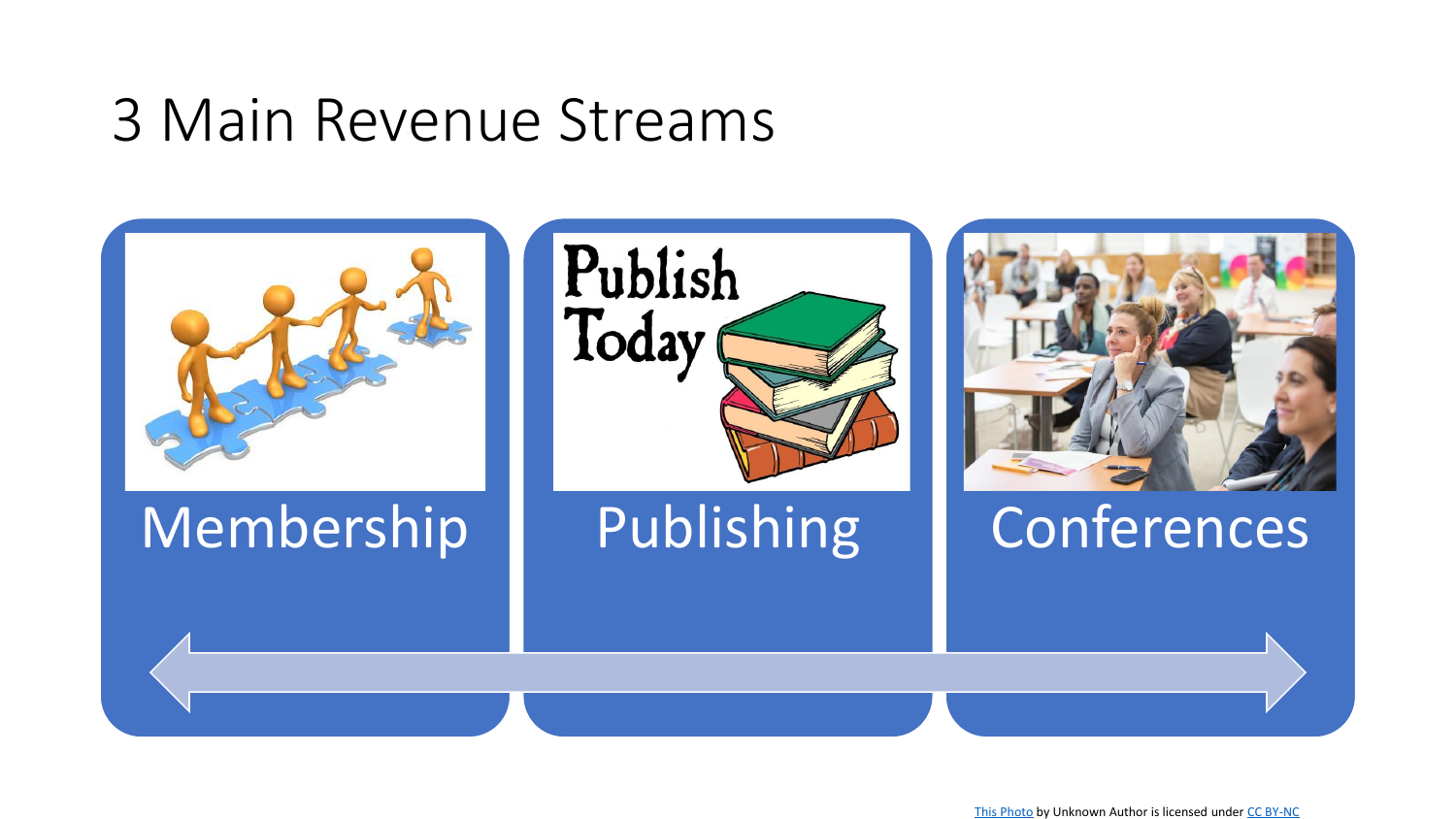### Areas of Expenditures

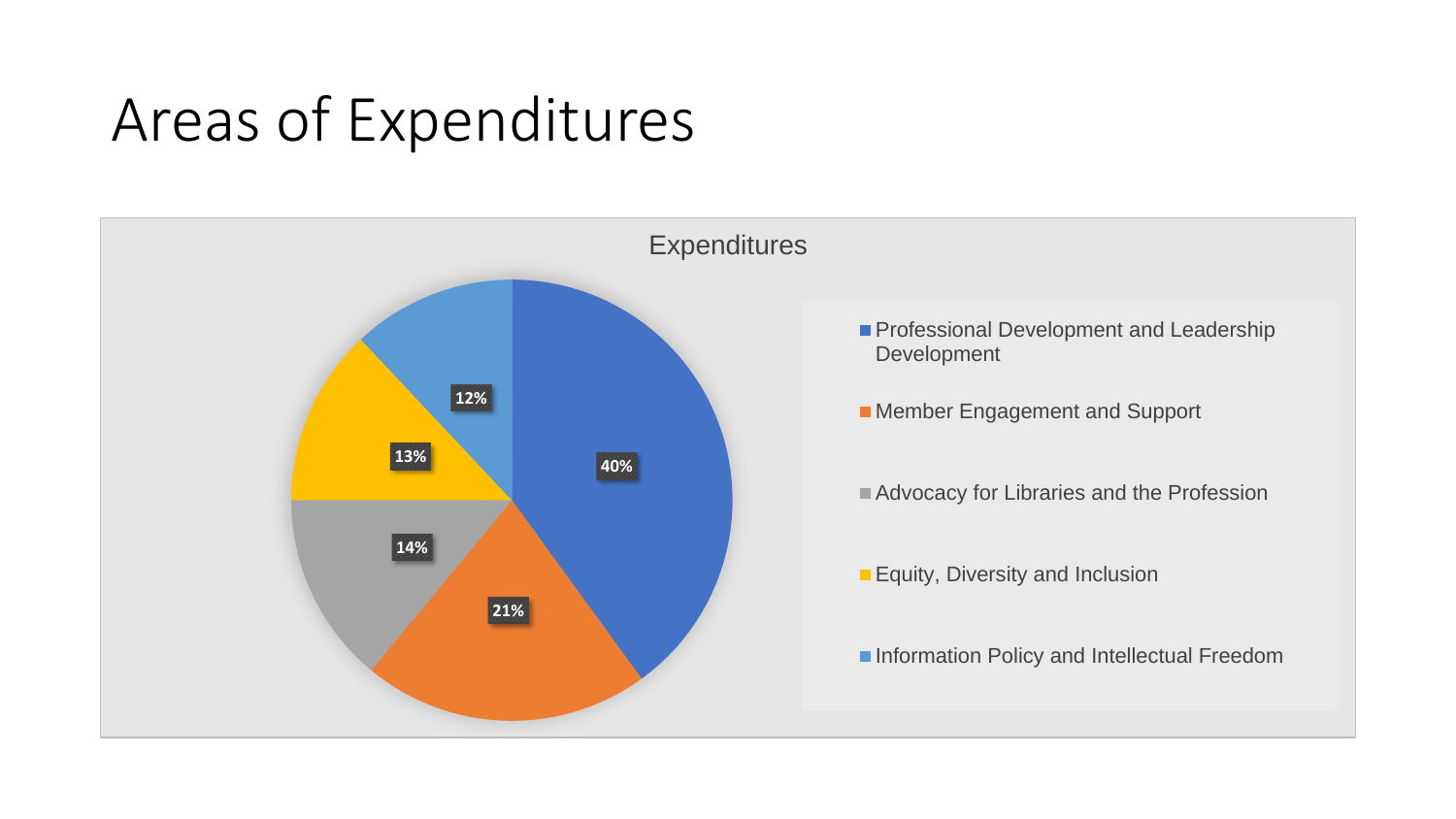## FY21 Programmatic Priorities

#### Approved during 2020 Midwinter:

- **Diversity**
- Equitable Access to Information and Library Services
- Education and Lifelong Learning
- Intellectual Freedom
- Advocacy for Libraries and the Profession
- **Literacy**
- Organizational Excellence
- Transforming Libraries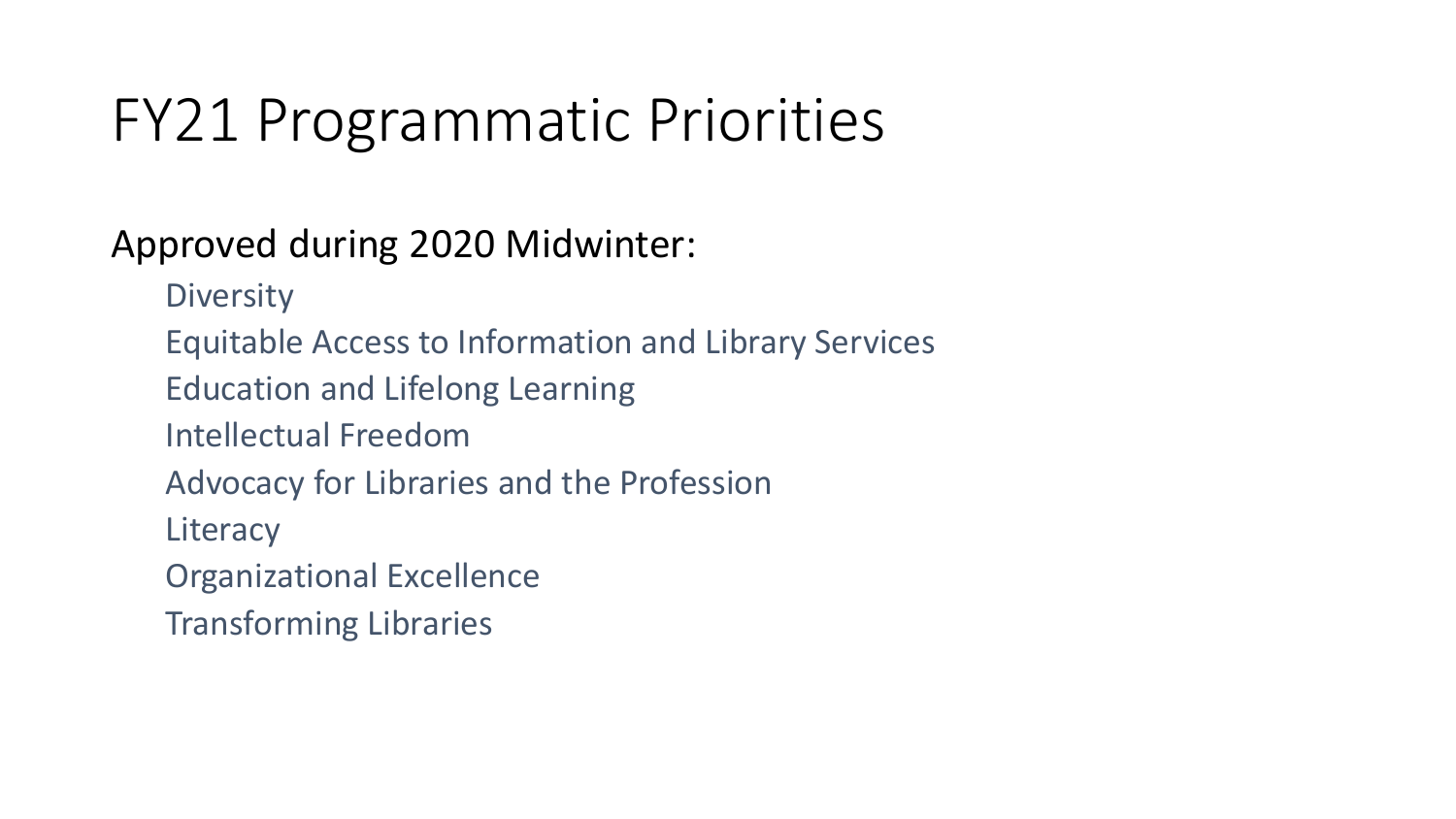## FY21 Challenges

- Declining revenues in our three primary revenue sources
- Cancellation of Annual Conference and some continuing education and professional development events
- Outdated Operating Agreement
- Increased operational costs due to COVID-19
- Unanticipated costs for the HQ move and financial operations
- Ongoing IT equipment depreciation impact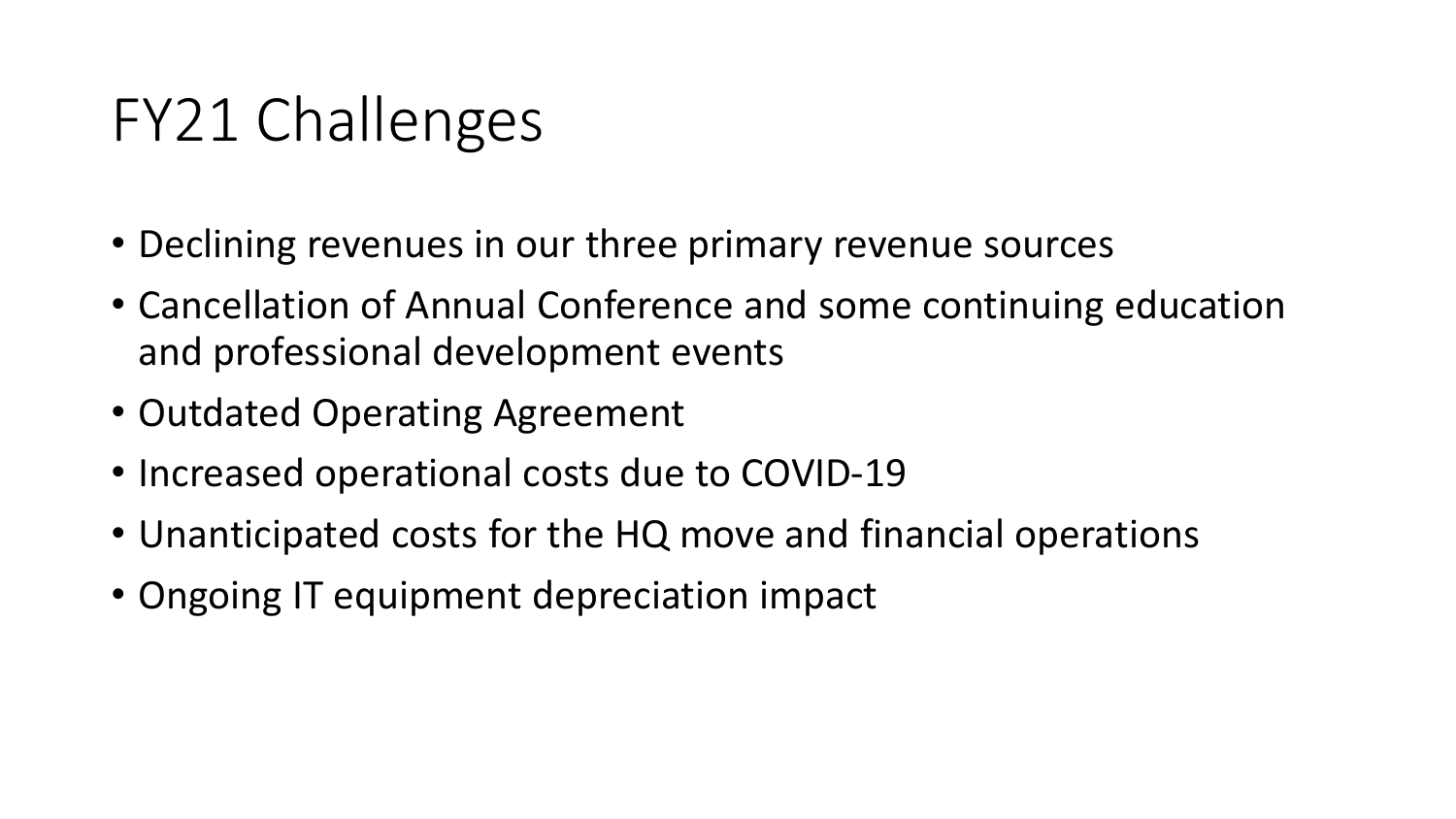## Facing our Financial Future

- Increase and diversify our revenue streams
- Seek new partnerships
- Look for internal cost efficiencies
- Leverage collaboration for continuing education and professional development
- Need for increased collaboration and joint work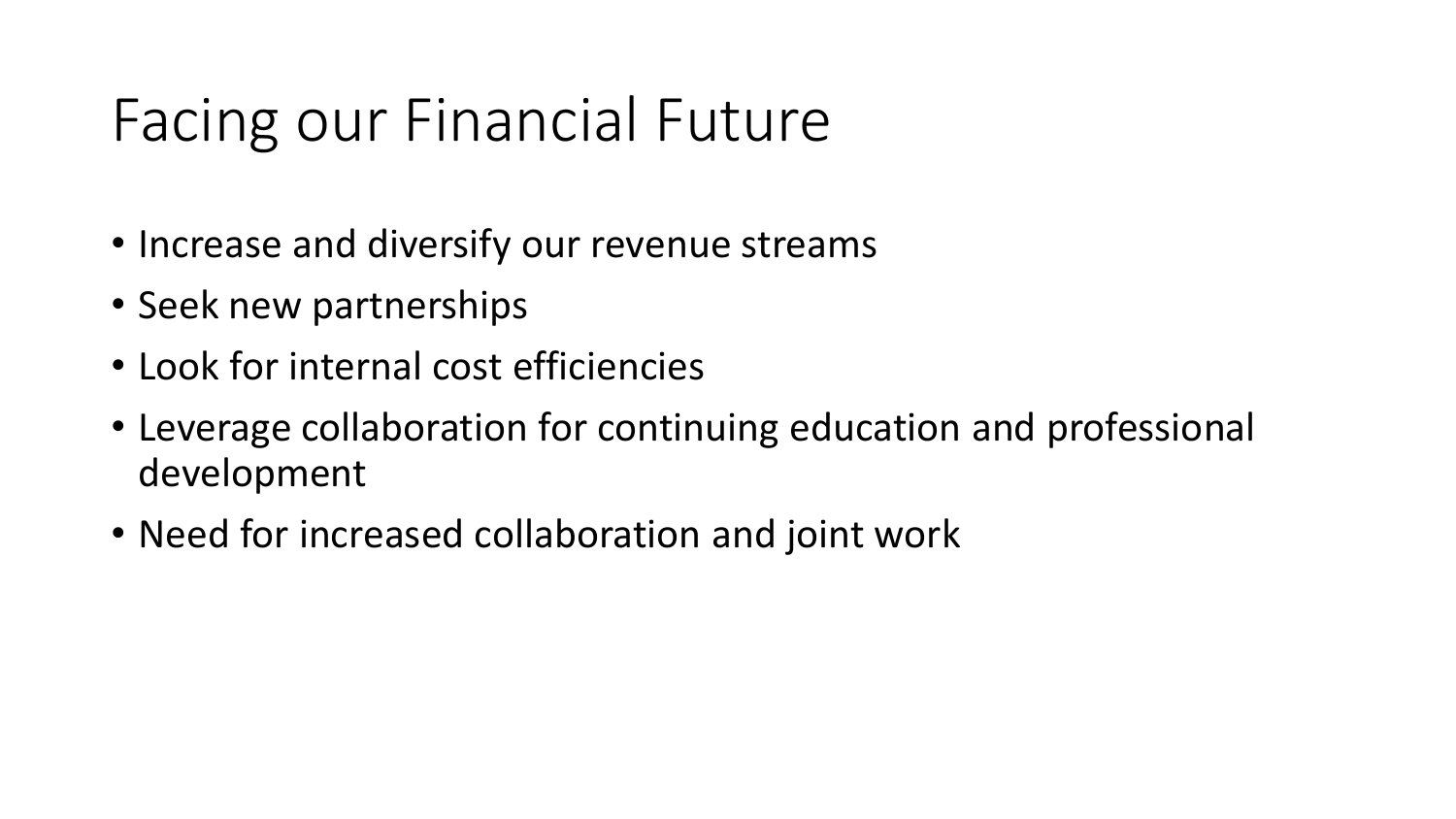# FY 2021 Preliminary Budget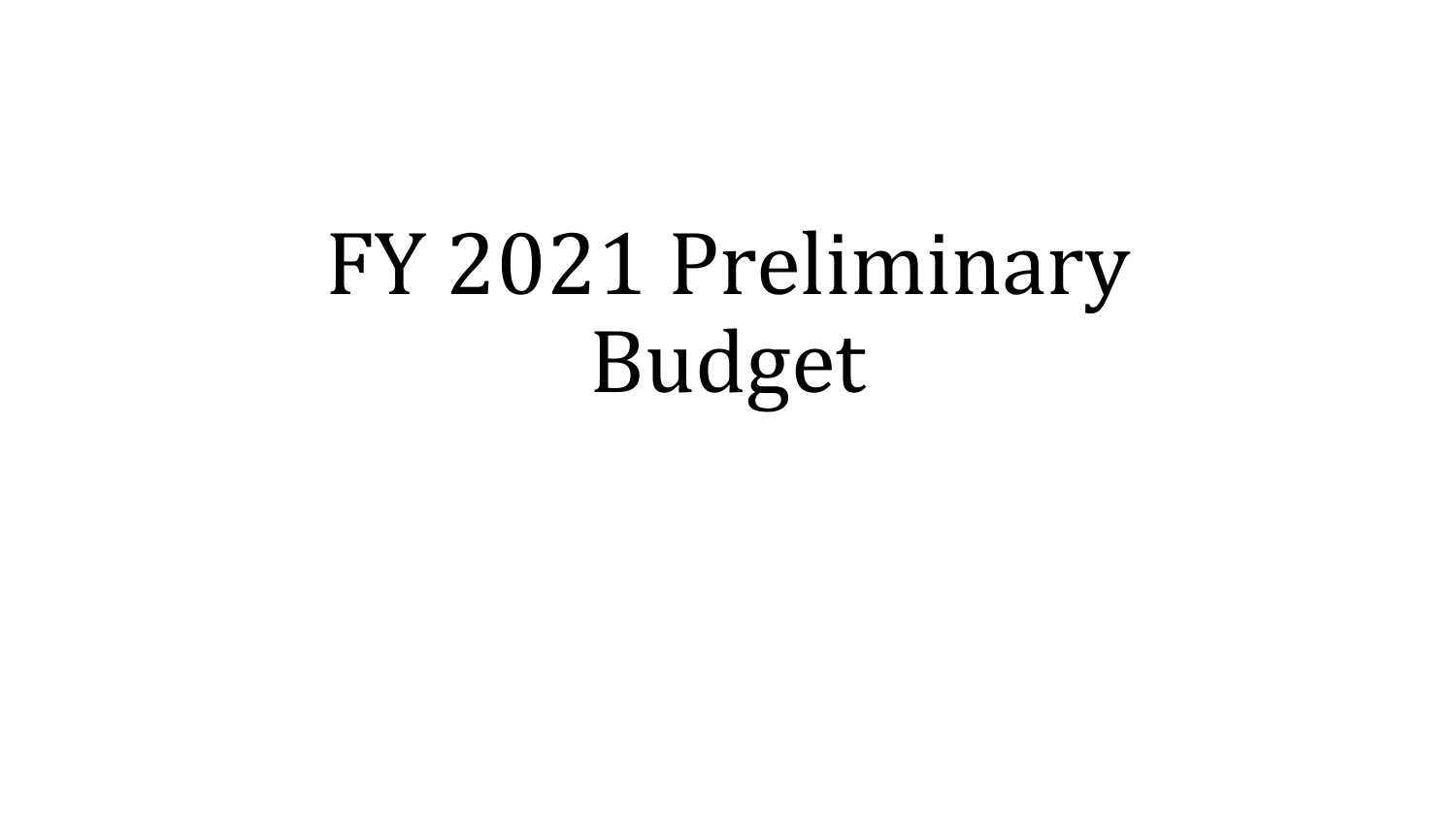### Very Preliminary FY21 Budget Overview

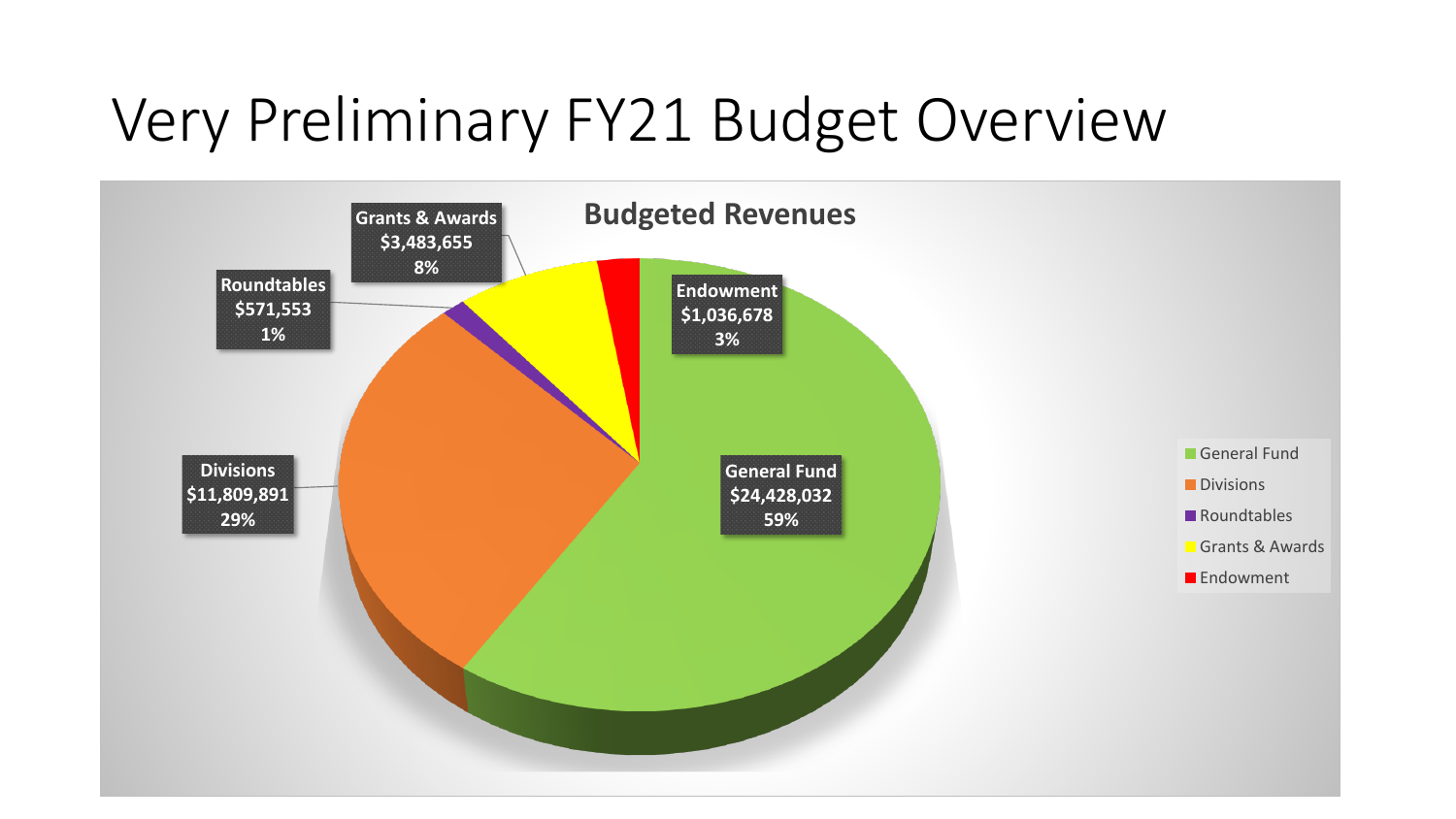### Very Preliminary FY21 Budget Overview

Total Revenues 5 41,329,809 Total Expenses 5 45,858,529 Net Expenses \$ (4,528,720) Deficit Strategies  $\begin{array}{cc} 5 & 5,050,000 \end{array}$ Net Revenue  $\begin{array}{cc} 5 & 521,280 \end{array}$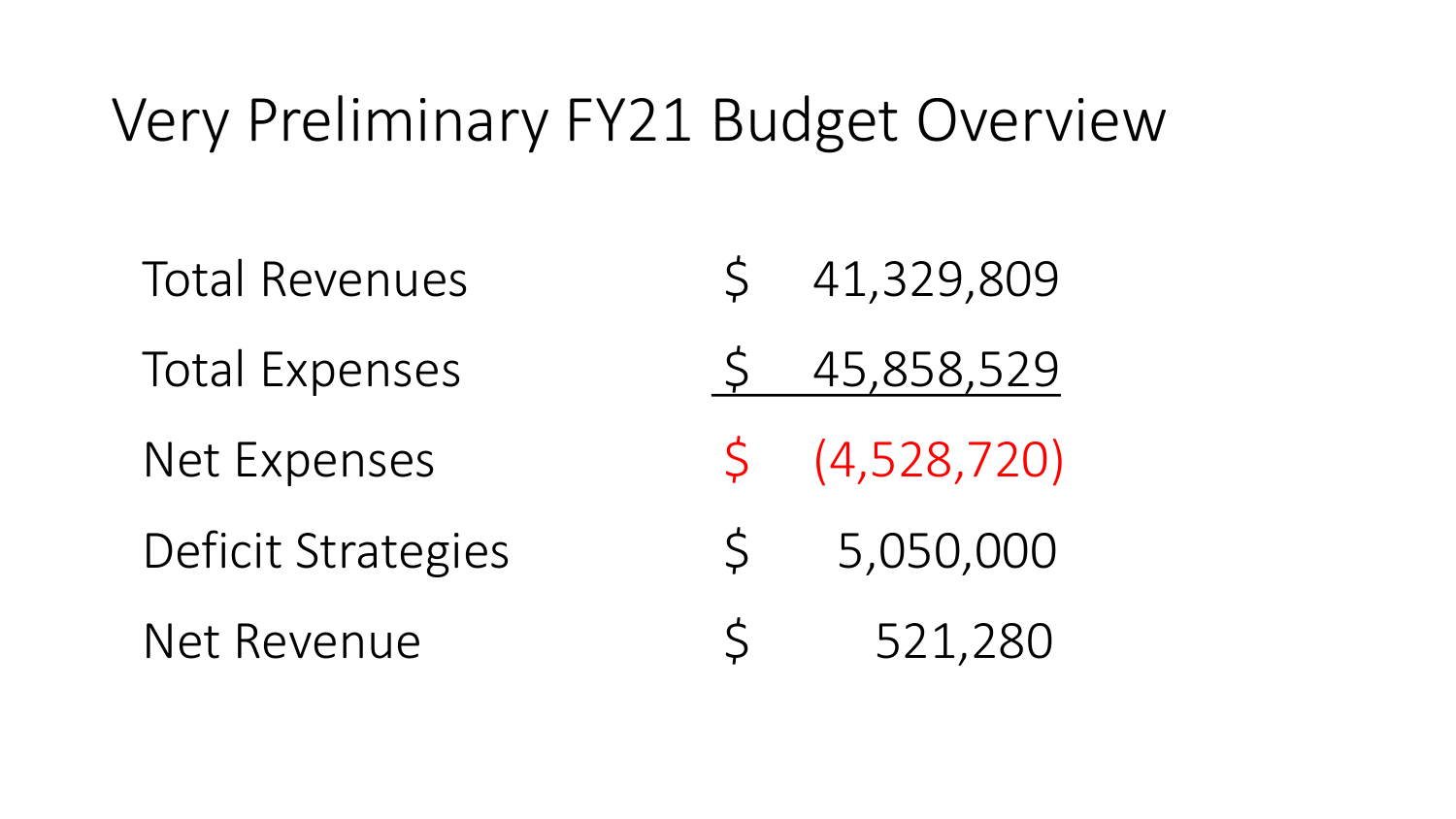| Preliminary Strategies to Remedy FY21 Budget Gap |   |             |
|--------------------------------------------------|---|-------------|
| Budgeted Deficit for FY 2021                     | S | (4,528,720) |
| Additional Furlough Days*                        |   | 250,000     |
| Paycheck Protection Program (PPP) Funding**      |   | 1,200,000   |
| Economic Injury Disaster Loan (EIDL)***          |   | 1,500,000   |
| Increase in Line of Credit                       |   | 600,000     |
| Endowment Loan****                               |   | 1,500,000   |
| Net Revenue                                      |   | 521,280     |

\*Represents 3 additional days above the 20 already budgeted for a total of 23 days. Note: 5 furlough days are planned for FY20 \*\*Received \$4.2 million of which \$3.0 million will be used in FY20 and the balance of \$1.2 million will be converted into a loan for FY21 \*\*\*Applied for \$2.0 million, expected \$1.5 million but only recently received approval for \$150,000 \*\*\*\*Trustees approved a \$3.0 million loan request spread over two fiscal years at the EIDL rate of 1%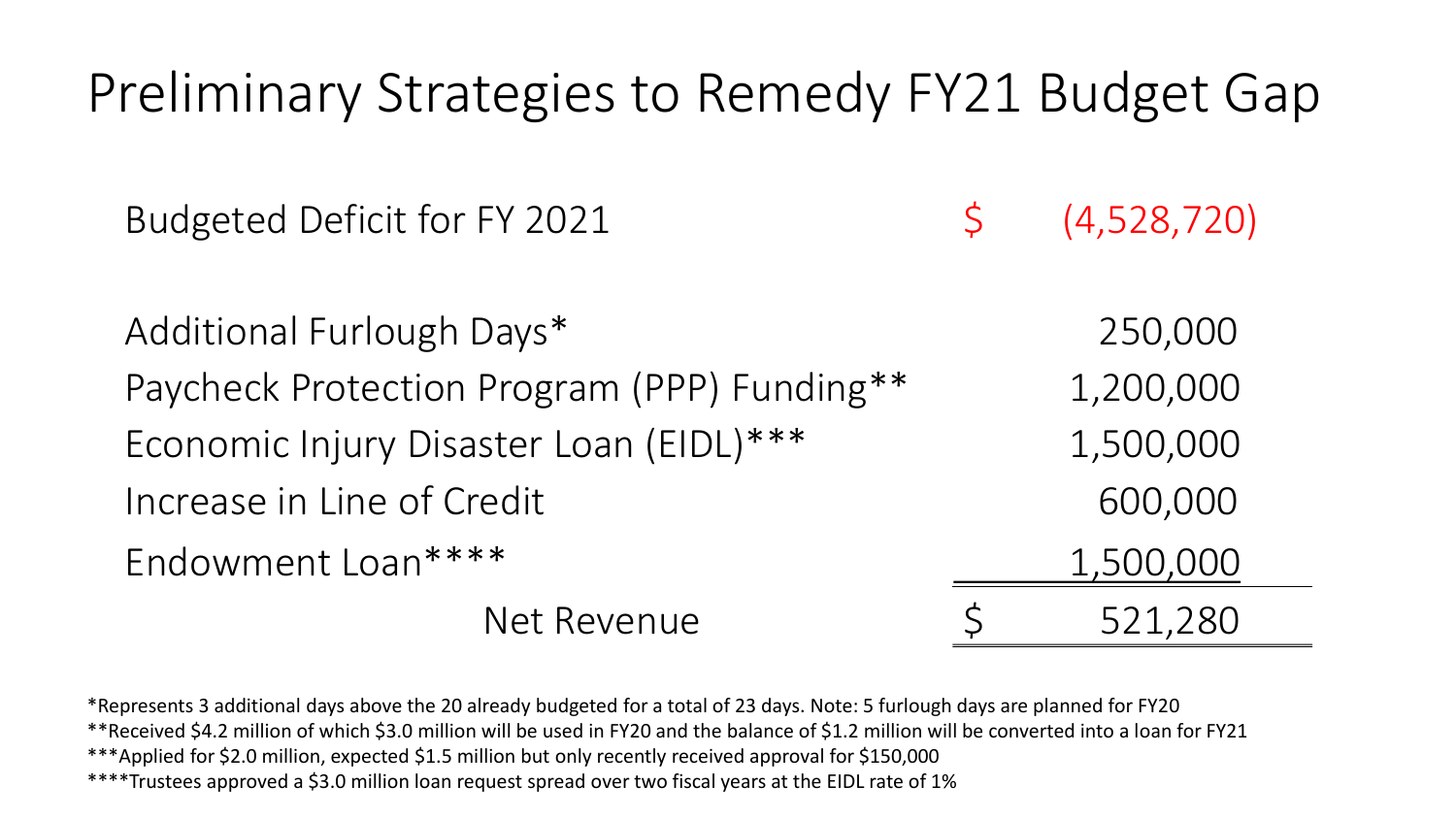### Our Summer Work

Update FY20 data to better predict FY21

Revise conference estimates understanding COVID-19 impacts

Finalize Federal funding and loans

Examine internal ALA operations for possible cost savings

Keep focus on quality services and support for members

Engage members demonstrating value

Communicate – communicate – and communicate more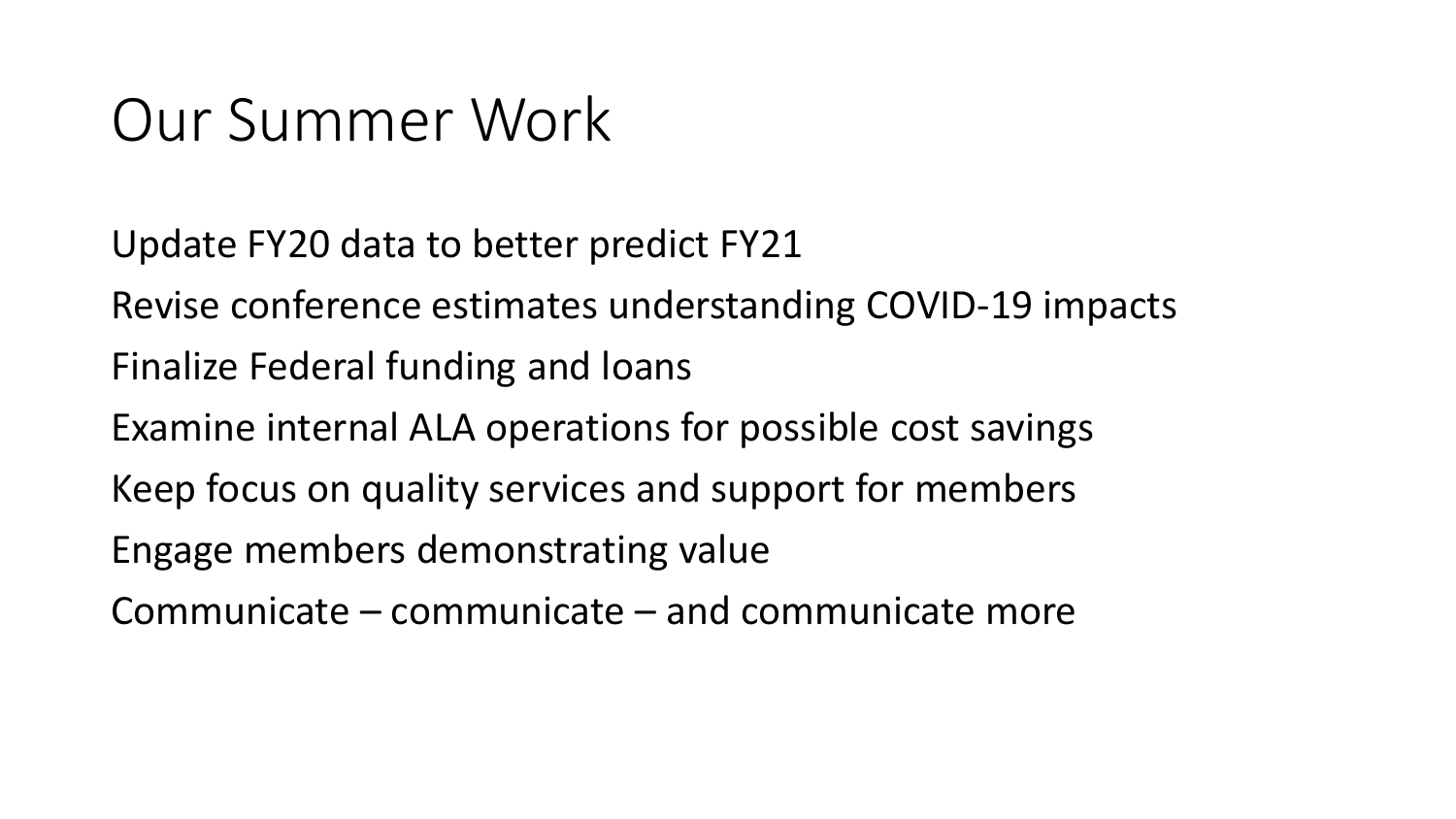### ALA Preliminary FY2021 Annual Estimates of Income

Per Article IX, Finances, Section 1 of ALA's Bylaws: Annual estimates of income shall be based upon the unexpended balance remaining from the previous year plus anticipated revenues for the next budget year. BARC is charged with reviewing and approving the Annual Estimates of Income.

|                                                                           | <b>TOTAL ALA</b> |
|---------------------------------------------------------------------------|------------------|
| ALA Net Assets (projected at end of FY 2020)<br>FY 2021 Budgeted Revenues | \$37,944,144     |
| <b>General Fund</b>                                                       | 24,428,032       |
| <b>Divisions</b>                                                          | 11,809,891       |
| <b>Roundtables</b>                                                        | 571,553          |
| <b>Grants &amp; Awards</b>                                                | 3,483,655        |
| Endowment                                                                 | 1,036,678        |
| <b>TOTAL</b>                                                              | 41,329,809       |
| FY 2021 Annual Estimates of Income                                        | \$79,273,953     |

| <b>Memo Only</b>                                                    |                  |                     |
|---------------------------------------------------------------------|------------------|---------------------|
| Estimates of Income by Fund                                         |                  |                     |
|                                                                     | <b>Divisions</b> | <b>Round Tables</b> |
|                                                                     |                  |                     |
| <b>Available Net Asset Balance</b><br>(projected at end of FY 2020) | 13,810,403       | 2,305,241           |
| FY 2021 Est Budgeted Revenues                                       | 11,809,891       | 571,553             |
| FY 2021 Annual Estimates of Income                                  | \$25,620,294     | \$2,876,794         |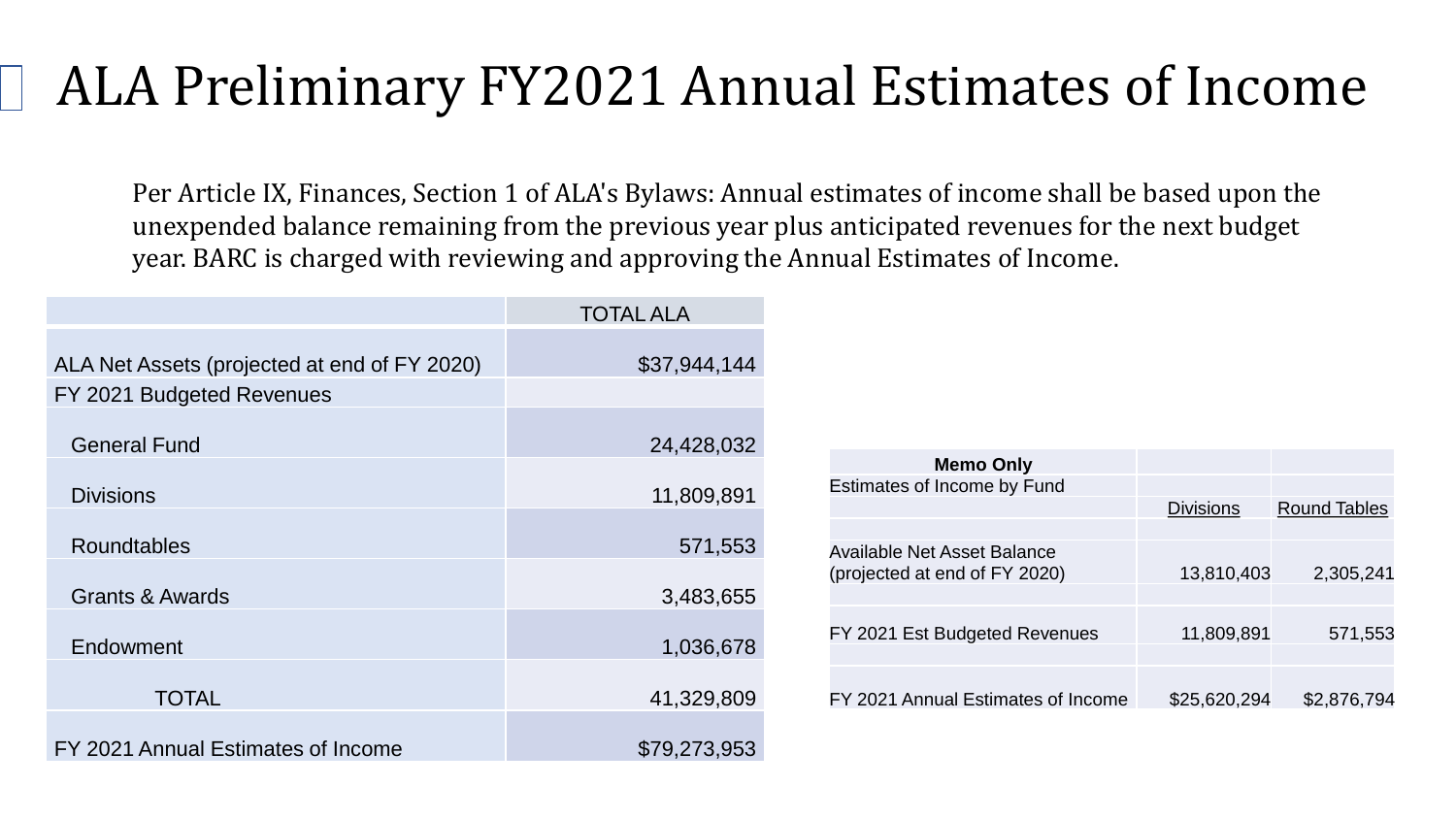## Future Council Action

Early Fall meeting for a budget update – TBD Consideration and approval of Annual Estimates of Income

Operating Agreement Workgroup discussions and recommendations – ALA Midwinter and Annual Meetings 2021